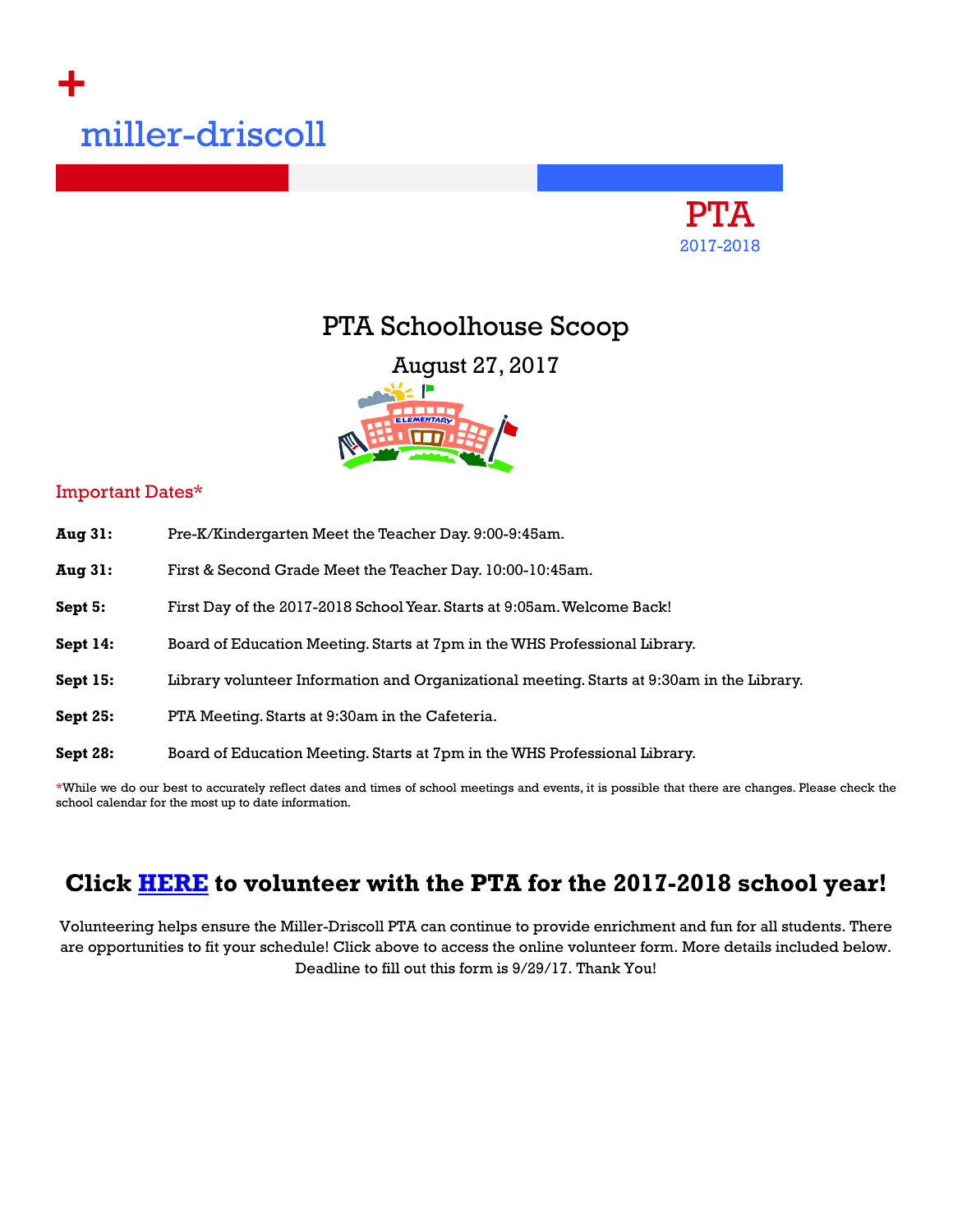## School News

#### ✚ **Miller-Driscoll PTA Chairperson opportunities for the 2017-2018 school year!**

Help the Miller-Driscoll PTA continue its tradition of programming and curriculum enrichment! There is still an opening for:

• Kindergarten Women in History

If you are willing to lend your time and talents or would like to learn more about the above position please contact Evelyn Drew at [evelyndrew@gmail.com](mailto:evelyndrew@gmail.com)

#### ✚ **Miller-Driscoll Library Volunteers Needed!**

Do you love books? Do you like to organize? Want to work with the kids of Miller-Driscoll on a regular basis throughout the school year? Then, we may have just the opportunity for you! We are looking for a few new faces to join us in the library this year. The library volunteers are essential to keeping the library running smoothly. It is a unique opportunity that allows you to assist the librarians and the children weekly or biweekly throughout the school year. We get going very quickly at the beginning of the year so if you are interested in volunteering or have any questions, please contact either Michelle Krupa [\(michelleAkrupa@gmail.com\)](mailto:michelleAkrupa@gmail.com) or Emma Halliwell [\(emma.halliwell@yahoo.co.uk\)](mailto:emma.halliwell@yahoo.co.uk), the Miller-Driscoll Library volunteer coordinators. Our Information and Organizational meeting for becoming a library volunteer will be held on September 15th at 9:30am in the school library with assignments starting the week of September 18<sup>th</sup>. It's not that far off! We look forward to hearing from you soon!

#### ✚ **Miller-Driscoll Bus Safety Week Volunteers Needed!**

Volunteers are needed to help our new Kindergarteners (and parents!) ease those first week jitters! The Miller-Driscoll PTA is sponsoring **Bus Safety Week** to help ease the anxiety of riding the bus for the first time. During the first four mornings of the school year, September 5-8, we ask for volunteers to ride the bus from the beginning of the routes all the way to Miller-Driscoll, helping the children familiarize themselves with the bus and with buckling their seat belts. It's a wonderful opportunity to be there for your own children and help others who may need a little extra help on those first days. Please understand that once you sign up, it is considered a commitment and the bus drivers, the children and the committee are counting on you to be there. The bus drivers are extremely grateful to all the riders as it helps keep the routes on time.

Upon obtaining your bus route number, you can then log into Sign Up Genius to volunteer by clicking this link: <http://www.signupgenius.com/go/20f0f4aa4ac29a2fd0-miller> and choose to ride on any or all of those first four days of school. Click **[here](https://msg.schoolmessenger.com/m/?s=EknLKTf0wgQ&mal=f0b27d2a777015157e4d20140dd92c82ebf6df9f1feebecac407da42ce262594)** for more information.

#### ✚ **Miller-Driscoll PTA Membership**

Membership in the Miller-Driscoll PTA is now ONLINE and PAPERLESS! Just go to [https://wilton.mobilearq.com](https://wilton.mobilearq.com/) and click Parent Registration (code on the next page is "wilton") to become a Miller-Driscoll PTA member, pay PTA dues, make a Supporting Donation to our Annual Appeal, and view the Miller-Driscoll PTA Directory! Individual memberships will start at just \$20 and include immediate access to the online school directory! Enjoy the ability to edit your information in the online directory anytime, add email addresses and cell phone numbers to your family listing, and even download the MobileArq App on your Apple and Android devices for viewing on the go! Please contact Michelle Krupa [\(michelleAkrupa@gmail.com\)](mailto:michelleAkrupa@gmail.com) with any questions or if you would like to join the PTA without receiving the M-D PTA directory.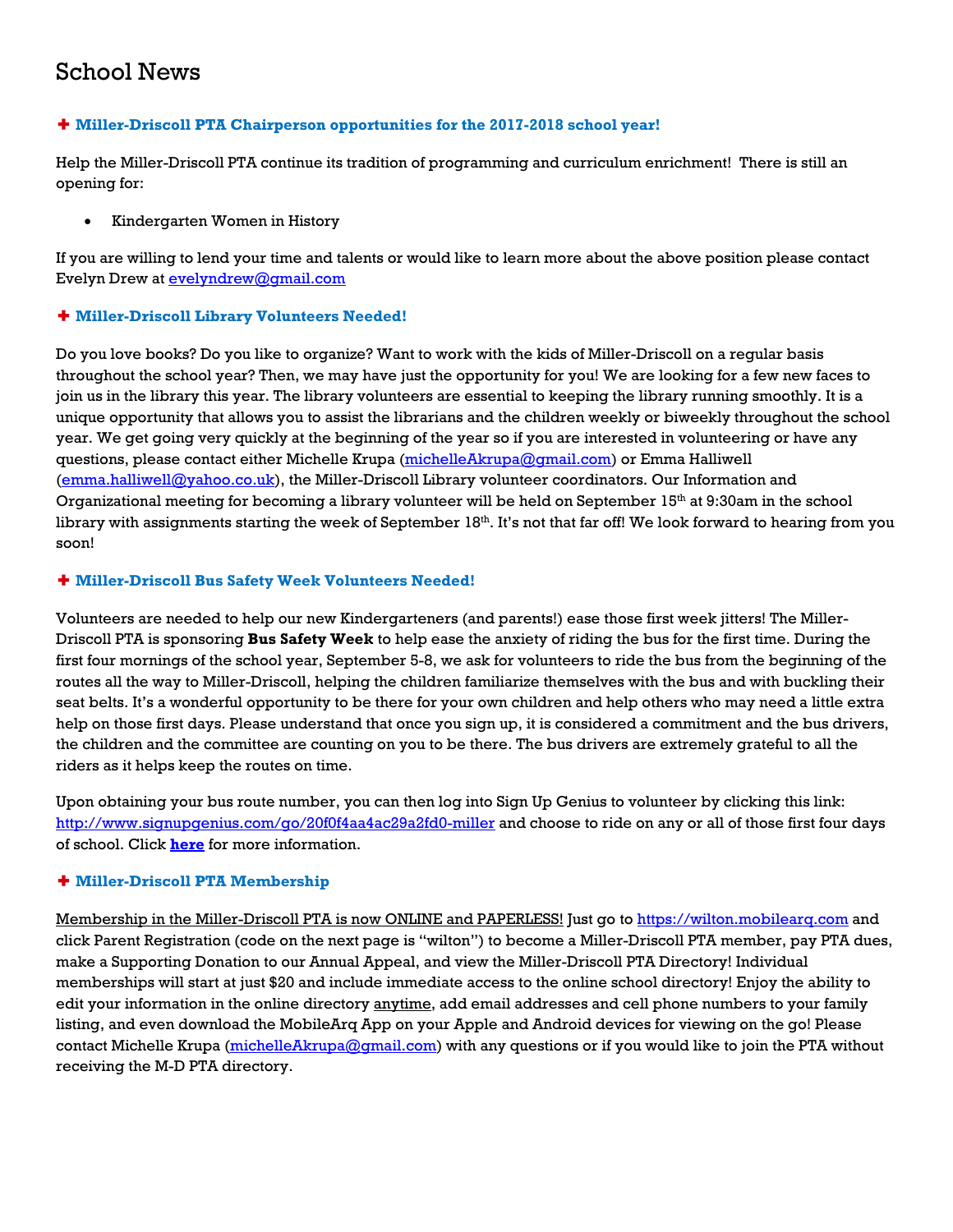#### ✚ **Miller-Driscoll PTA Meetings**

Miller-Driscoll PTA Meetings are held one Monday a month in the cafeteria beginning at 9:30 am. All PTA Members are welcome! Mark your calendar and join us!

Sept 25 Oct 16 Nov 13 Dec 11 Jan 22 Feb 12 Mar 19 Apr 23 May 21, last meeting of the school year

### Ongoing News at Miller-Driscoll

#### ✚ **Show your School Spirit!**

The first Friday in each month is school spirit day where we all show our school spirit. The next spirit day is **Friday September 8th!**

#### ✚ **Lost Property at the Bus Depot**

Is your child missing a jacket, water bottle or hat? Items left on buses can be found at the Bus Depot Lost and Found. The bus depot is located at 130 School Road. If your child has lost or left something of value, other than clothing, on a bus, please contact the bus company directly. They will ask you for the child's bus number, date lost, and a description of the article. Dispatch Office 203-762-8600

#### **Community News**

#### ✚ **Wilton Youth Council (WYC) – wiltonyouth.org**

Looking to get involved? Wilton Youth Council needs you! We have many programs running and this is a great time to get involved and shadow board members for a year in preparation for the following year! Questions? Email Vanessa Elias at [eliasvanessa5@gmail.com](mailto:eliasvanessa5@gmail.com)

We are very pleased to announce that we have launched our **new** and **improved Wilton Youth Council website**! We hope you will find it to be helpful in finding out more about our programs, as well as providing you with resources. Check it out a[t www.wiltonyouth.org!](http://www.wiltonyouth.org/)

*Community News submissions are accepted from any Wilton organization wishing to notify the Miller-Driscoll community of events or opportunities appropriate for our students and families. Submissions may be edited at the discretion of the editor and are not intended as endorsements by the Miller-Driscoll PTA.*

#### Important Numbers/Websites

| Office:                 | 203.762.8678 and 203.762.3374                                                        |
|-------------------------|--------------------------------------------------------------------------------------|
| <b>Attendance Line:</b> | 203.761-0364 (8:00 am - 4:30 pm). During non-school hours, call the school's office. |

**Student Transportation of America (Bus) Hotline**: 203.762.8600 **NEW!!! Looking for a Special Bus Assignment for the 2017-2018 school year?** Special bus assignments will now be listed on **School Dismissal Manager**. Previous lists are no longer valid.

**\*\*\*\*\***

| Miller-Driscoll*:              | http://www.edline.net/pages/wiltonmd                     |
|--------------------------------|----------------------------------------------------------|
| <b>Miller-Driscoll PTA:</b>    | <b>HERE</b>                                              |
| <b>Wilton School District:</b> | http://www.wilton.kl2.ct.us/pages/Wilton School District |